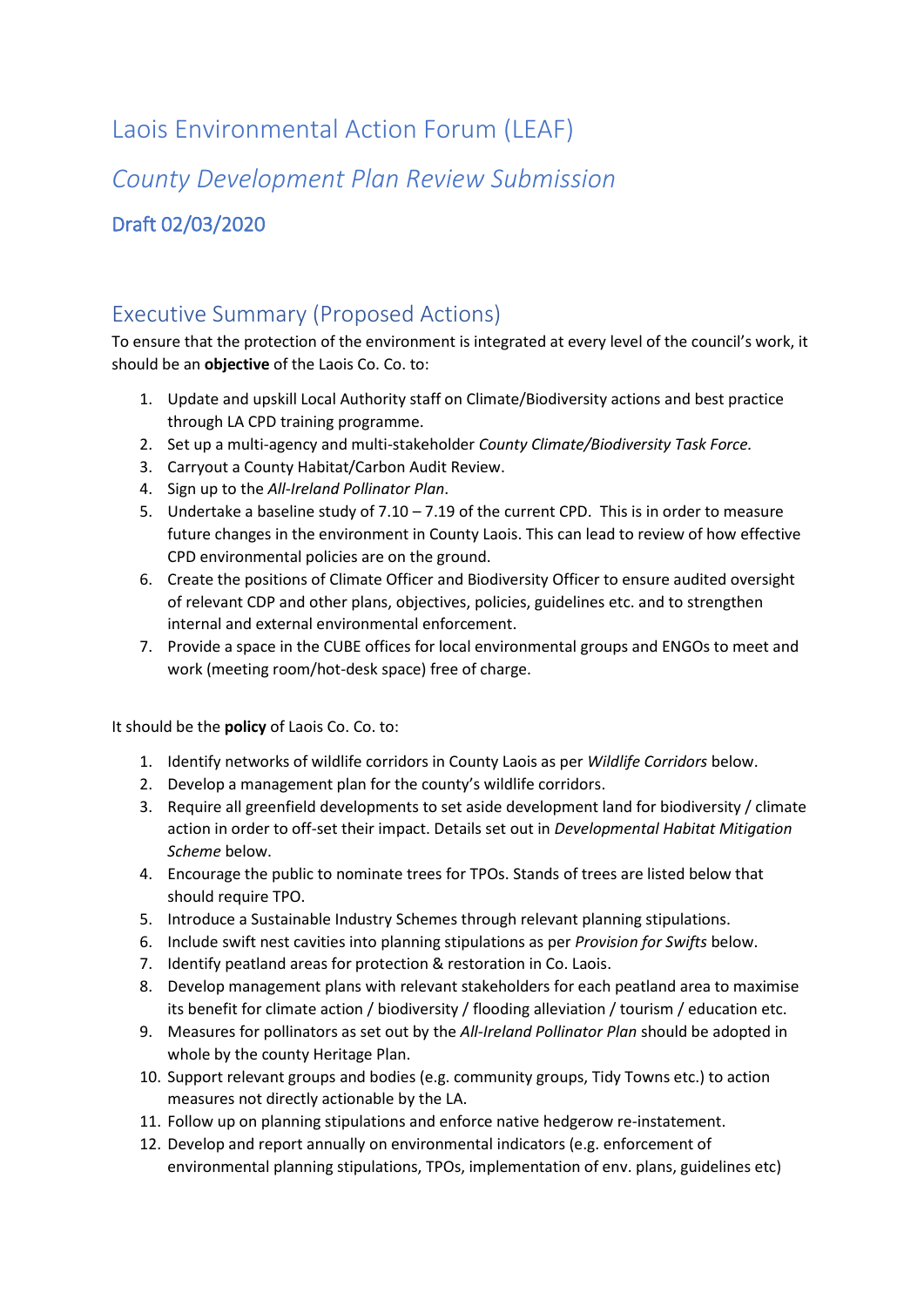# Contents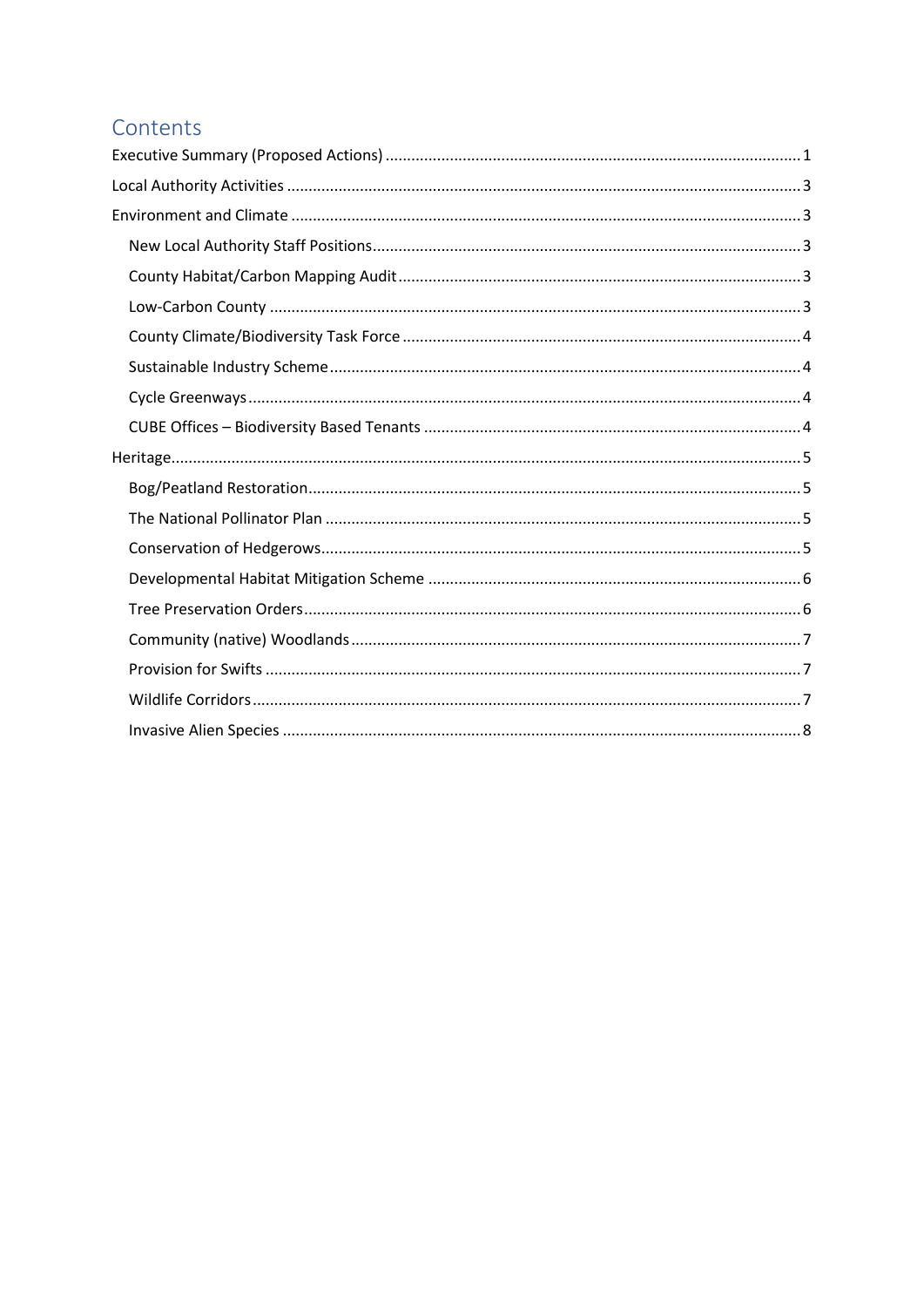# <span id="page-2-0"></span>Local Authority Activities

The Local Authority management team should endeavour to inform and upskill each LA department and staff member on Climate and Biodiversity issues through their Continuous Professional Development (CPD) programme or by other mechanisms. It is paramount to the protection and enhancement of the natural environment in the county that each staff member and department are, informed, working in tandem and working towards collective goals. This is particularly urgent given the climate and biodiversity crisis we are confronted with. Qualified experts should be engaged to consult with the LA in relation to proposed developments, and the addressing of issues such as flooding, rural planning, the future use of boglands, forestry policy, the promotion of sustainable travel, and so much more. This is an essential process for all future planning activities.

# <span id="page-2-1"></span>Environment and Climate

### <span id="page-2-2"></span>New Local Authority Staff Positions

Fund and appoint two new positions within the County Council. The position of Climate Officer and Biodiversity Officer should be created immediately.

### <span id="page-2-3"></span>County Habitat/Carbon Mapping Audit

A desk-based review of the entire county is required to identify and quantify the habitats within the county. The review would identify ownership of lands, current management and land usage and potential for climate and biodiversity-based solutions, to aid the counties efforts in terms of climate resilience, flood defense/mitigation, biodiversity loss etc. Such a review would identify the "lowhanging fruit" in terms of lands that could easily be managed affectively with stakeholder buy-in to achieve these collective goals. Such a review should make carbon calculations and assign carbon "scores" in order to steer decisions on management options and future land use. Such a review would also aid in identifying further opportunities for the development of green infrastructure and other opportunities in terms of eco/sustainable tourism locally.

### <span id="page-2-4"></span>Low-Carbon County

An aspiration has been communicated by the County Manager in the recent past to make Laois one of if not the first Low-carbon counties in the country. This is very heartening to hear from the LA and something LEAF would support and get behind whole-heartedly. To do so there must be an exercise first carried out to pinpoint and remove policies within the CDP that are contradictory to any effort to make the county greener and a lower its collective carbon footprint. For example, the common practice of planting peat-rich spoils and cutaway bogs with forestry is not always as carbon neutral or negative as once considered. Trees in the right place and on the right soils can deliver a carbon negative but on peat soils this is not the case. The same can be said in the land-use options/practices in our uplands and river basins. The reclamation of land and move towards private forestry is increasing flood risk in our towns and villages lower in the river basin system (i.e.

Mountmellick/Portarlington). We must make these links within the CDP in order to better manage our habitats and lands to help tackle climate and biodiversity issues and make our communities and lands more resilient in the longer term. These conflicts within the CDP and cultural practices must be weeded out in advance of any signing-off of the updated County Development Plan.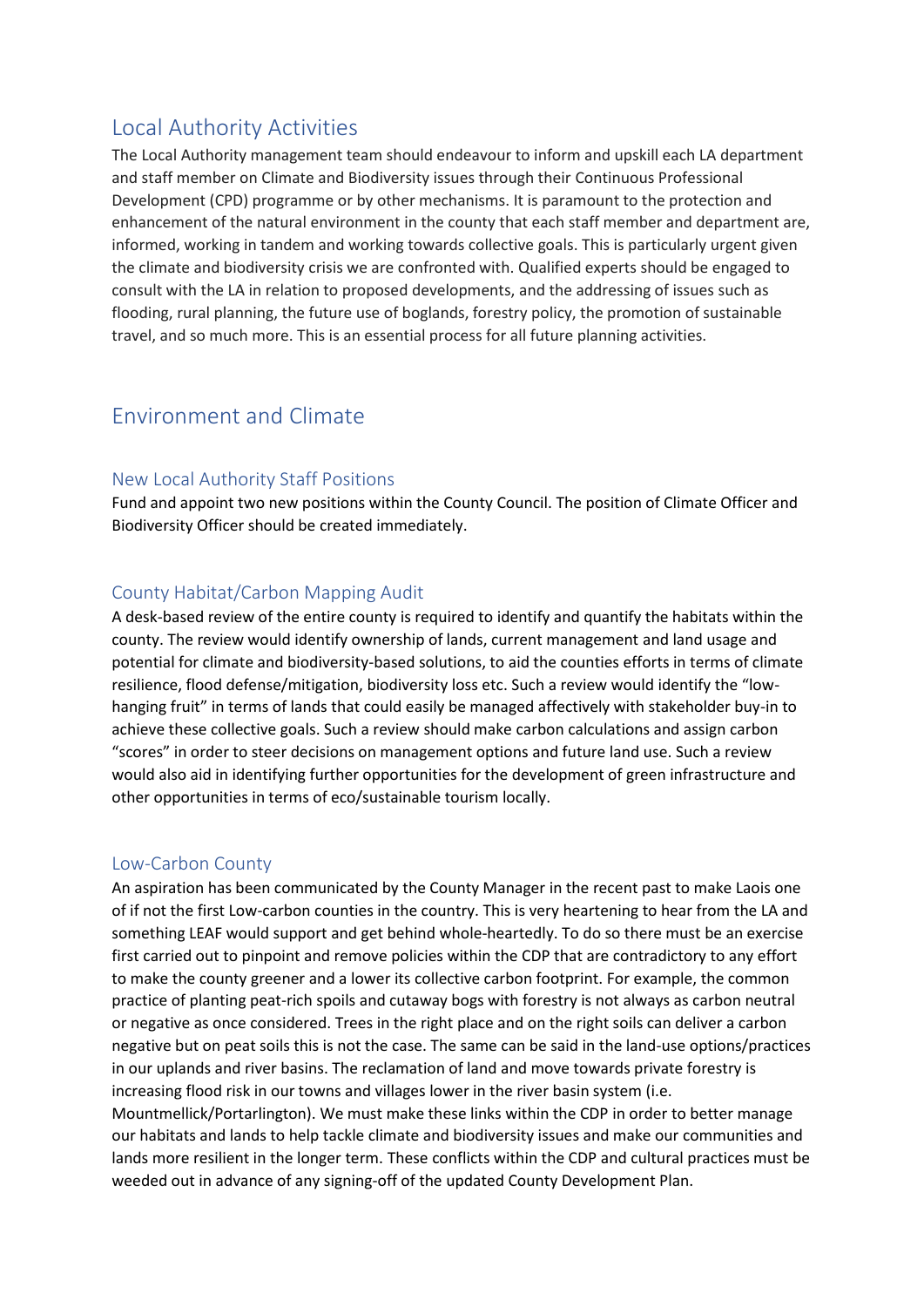### <span id="page-3-0"></span>County Climate/Biodiversity Task Force

It is vital that a real effort is made at a county level to plan and carry out climate action and biodiversity conservation projects at a county level. Currently there are efforts being made across the county from within the LA, by NGOs, local groups and individuals but these efforts are in many respects local and lack a county wide vision and scale. The reliance on LA staff to carry out climate actions in an "edge of desk" fashion will not deliver the meaningful projects in an effective way and the current reliance on volunteer groups is too ill-fated.

The establishment of a County Climate Action and Biodiversity Taskforce would bring together individuals from the local authority, relevant organisations (BnM, Coillte, Teagsc etc), agencies and voluntary sector to ensure a focused effort is made to deliver the larger scale efforts required to get a handle on the climate action in the county. The group would also ensure continuity of effort going forward and bring a variety of skills and experience to the table to tackle the issues we face in county Laois.

### <span id="page-3-1"></span>Sustainable Industry Scheme

A scheme should be considered whereby site developers/owners must integrate sustainable energy and waste reduction measures into the proposed developments/facilities. This may be actioned through incentives for industry/operators or through planning stipulations or a combination of both. These measures might include.

- Energy creation onsite via suitable measures (solar/wind)
- Efforts to source power/materials through from sustainable suppliers/sustainable pathways.
- Demonstrate efforts to offset environmental impacts where efforts are not possible on site.

### <span id="page-3-2"></span>Cycle Greenways

Portlaoise is the county hub and in cycling distance of four large radial towns namely, Abbeyleix (14km), Mountrath (15km), Mountmellick (11km), and Stradbally (10km) and is transitioning to a low carbon town. In the life of this plan, cycle greenways should be designed and built from those towns to Portlaoise for workers and students as well as visitors to Laois to utilise.

This would be in line with the HSE's policies on health and sustainable travel. It would boost mental health as is proven when exercising in the countryside. It would cut CO2 emissions from transport to align with national commitments on climate change, putting Laois at the forefront as a county in a national context. It would make road safer with less traffic and the separation of cyclists and heavy vehicles. In addition, the network of greenways would complement the efforts made to date in the Slieve Blooms, encourage more tourism and create jobs locally in bike sales, rental and repair with the increase in cyclists.

### <span id="page-3-3"></span>CUBE Offices – Biodiversity Based Tenants

The CUBE office redevelopment on Millbrook Rd should provide a meeting space and hot desk space for local environmental groups and ENGO staff to meet and work from. The service provided to the county by these voluntary groups and locally based professionals is great and this would be a very helpful measure to support this work.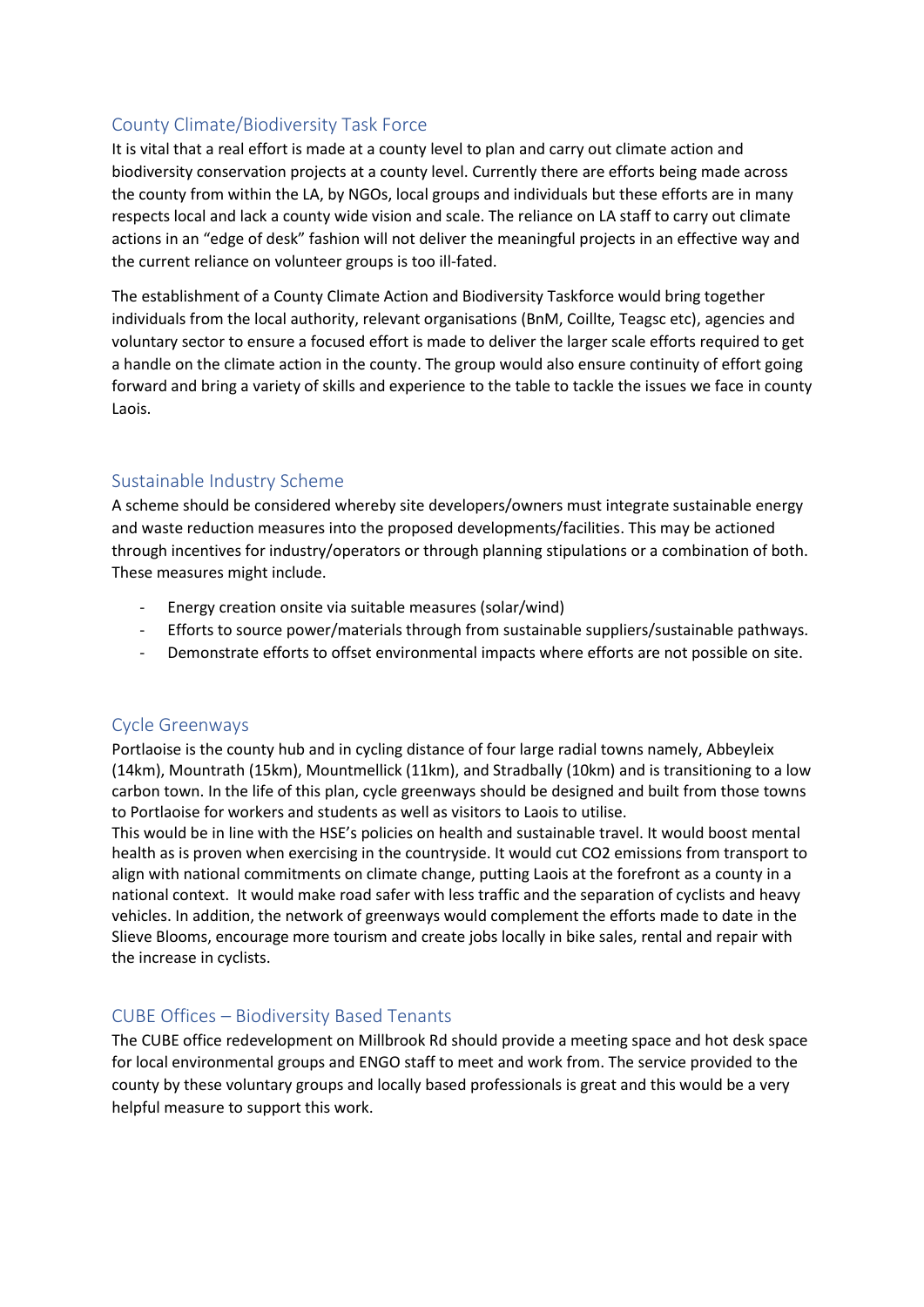# <span id="page-4-0"></span>**Heritage**

## <span id="page-4-1"></span>Bog/Peatland Restoration

Our counties peatlands present a both a unique challenge and opportunity to help tackle both the climate and biodiversity crisis we are faced with. To date little effort has been made by the relevant organisations and agencies to restore our boglands at a large scale. The bogs represent low hanging fruit in this respect and with tangible plans and buy-in we could make a massive impact at both a county and national level.

Our peatlands offer the opportunity to:

Rewet and restore for carbon storage and sequestration.

Local flood alleviation.

Protection and conservation of threatened species including Curlew and Hen Harriers.

This can be achieved by a county peatland forum chaired by the Local authority and bringing together the relevant stakeholders. This could be operated as a side working group of the County Climate/Biodiversity Task Force or made the first priority for the group.

### <span id="page-4-2"></span>The National Pollinator Plan

All measures and practices set out by the All-Ireland Pollinator Plan (AIPP) should be incorporated into the LAs work plans, procedures and budgets going forward. Those contracted to the LA should also follow the best practice guidelines outlined by the AIPP. Measures for pollinators as set out by the All-Ireland Pollinator Plan should be adopted in whole by the county Heritage Plan. The LA should support relevant groups and bodies to action measures not directly actionable by the LA.

Full details on the All-Ireland Pollinator Plan can be found here:<https://pollinators.ie/>

### <span id="page-4-3"></span>Conservation of Hedgerows

The current CDP states:

'There is an extensive network of hedgerows throughout County Laois. There will be a firm presumption against the removal of hedgerows to facilitate development including where sight lines are deficient. In cases where removal is necessary, the planting of an equivalent length of native hedgerow will be required as a condition of planning permission. 'However, in reality the aforementioned measure is not being enforced by planning inspectors and where it is the wrong (non-native) species are being planted in new hedge lines. This is especially true for one off residential sites. Hedges in agricultural lands are being removed with little evidence of replacement hedges being sown elsewhere in mitigation.

**Ash Dieback;** 'Mitigate against the potential impacts of Ash Dieback on our landscape, particularly within our hedgerows and woodlands, by supporting and encouraging the planting of other suitable trees on public and private lands.

**Action:** Co.Co. to follow up on these Planning stipulations and enforce native hedgerow reinstatement.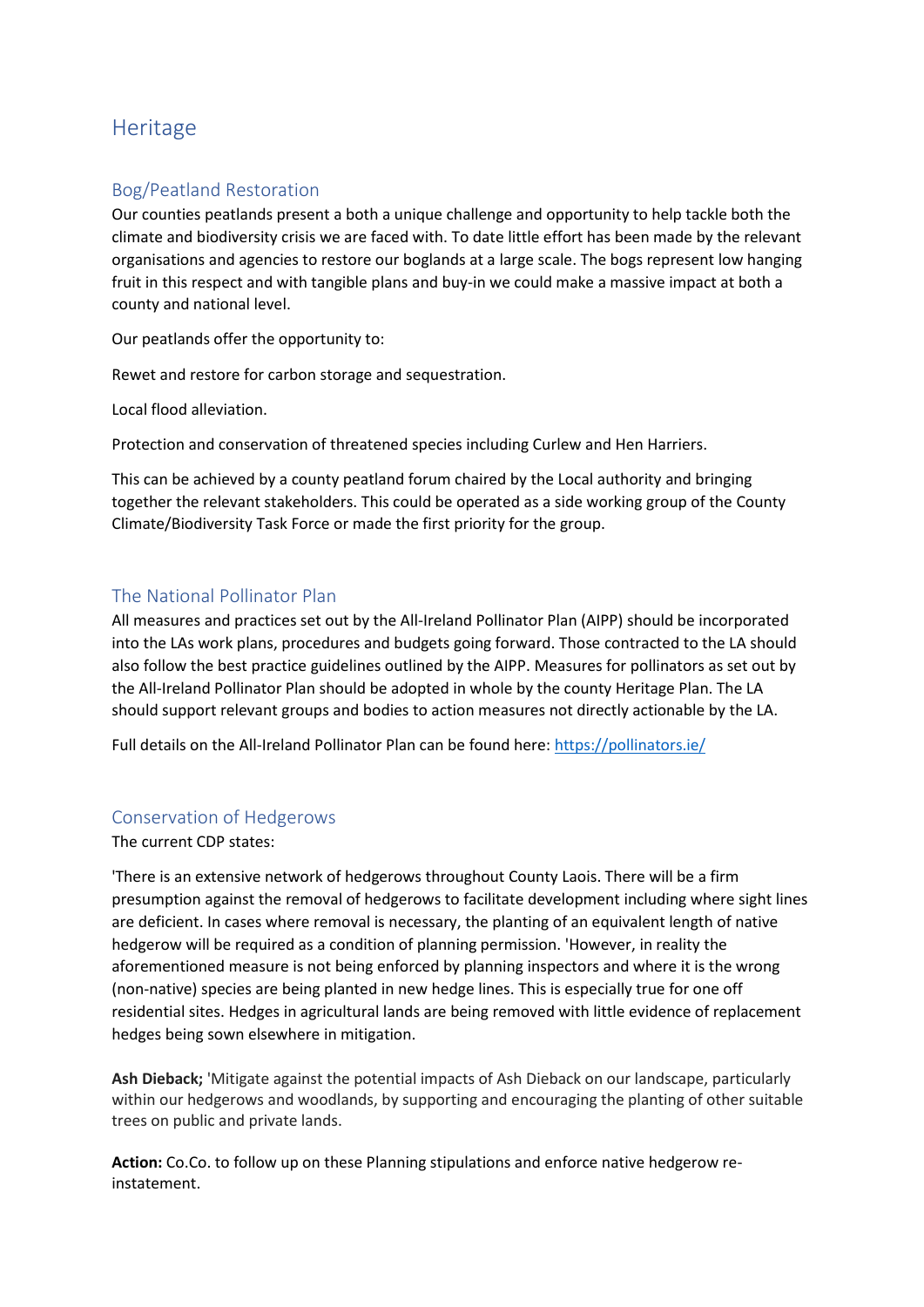# <span id="page-5-0"></span>Developmental Habitat Mitigation Scheme

A scheme should be considered to ensure all development of Greenfield sites mitigate for any loss of habitat (however ecologically diverse). Such a scheme would stipulate that site developers undertake one of the two following measures:

- Develop habitats on site to offset all areas of hard engineering, i.e. sow a native hedge on the site boundary, create and maintain areas of wildflower meadow, create a wildlife pond, plant a stand of native woodland or other such meaningful measures.
- Create native woodland/plant native trees off site or resource NGOs locally to undertake habitat restoration at key sites within the county to offset the effects of the development site.

\*The size of the area created/restored should mirror the footprint of all built space at each site.

Ensure that landscape / green infrastructure plans are produced for all new developments at the outset of the design process in tandem with grey infrastructure design and that they incorporate features or measures to deliver maximum ecosystem services such as fostering biodiversity; enriching ecological, pedestrian and cycling networks; slowing and treating water run-off at source; improving air quality; enhancing aesthetics; minimising grey infrastructure requirements and costs; etc.

### <span id="page-5-1"></span>Tree Preservation Orders

Currently the county has no Tree Preservation Orders on individual or any stand of trees. It is vital that the relevant department establishes a catalogue of TPOs in order to give some level of protection to certain trees and stands of trees. All trees in the county should be considered where they have a particular importance historically, are old or ancient, are or form part of an important aesthetic or are important in terms of biodiversity or in their own right.

As part of this effort the LA should provide the relevant info and resources to the public via the Laois coco website in order for members of the public to nominate a trees for TPOs.

Some trees and stands of trees which should be considered immediately are:

- The stand of trees at the Downs, Portlaoise. These trees exist on the remnants of the esker that borders the town, it is an important geological feature in its own right and the existing trees are home to a large Rookery and winter roost site to thousands of crows. The tree line also forms a green corridor from the centre of town to the outskirts and into the countryside which accommodates the movement of wildlife to and from the urban green spaces in the town.
- The Oak, Beech and other mature trees in Irishtown Mountmellick. Judging by the size of these trees they are some of the oldest in the town, including those at Angrove Stud and in the residential properties both sides of the N80 leading up to the Fire Station in the town. All trees along this road, deemed to be of a certain age (100 years+) should be considered for TPOs.

**Ash Dieback;** 'Mitigate against the potential impacts of Ash Dieback on our landscape, particularly within our hedgerows and woodlands, by supporting and encouraging the planting of other suitable trees on public and private lands.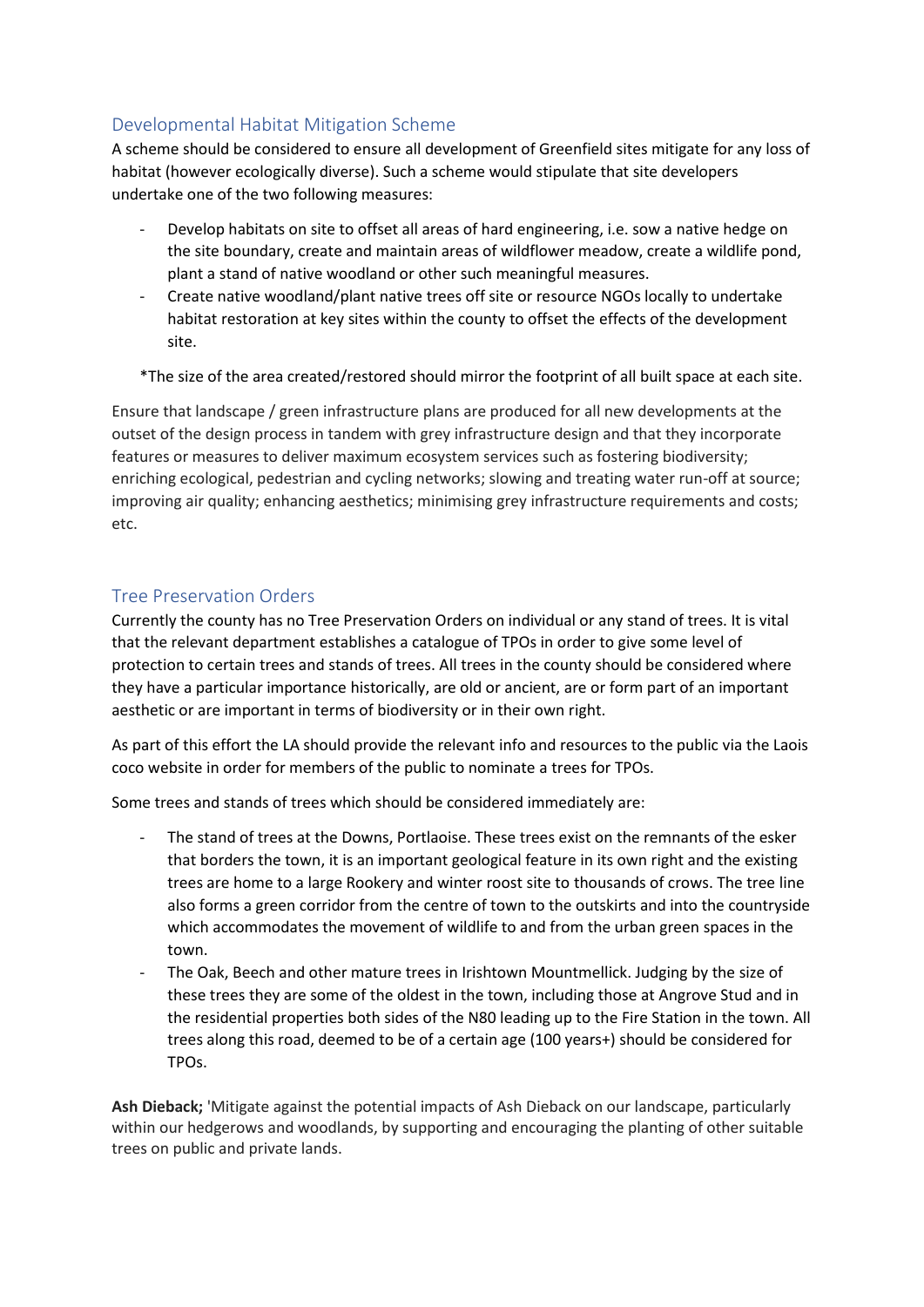## <span id="page-6-0"></span>Community (native) Woodlands

The creation of native species Community Woodlands (CW) should be considered. Each CW created would provide; climate and carbon sequestration benefits, provide habitat for native flora and fauna, provide locally sources and sustainable fuel for heating homes and provide an outdoor amenity area for respective communities. These schemes could be funded/actioned in part by schemes such as the Neighbourwood Scheme:

[https://www.agriculture.gov.ie/media/migration/forestry/grantandpremiumschemes/2015/NeighbourWoodS](https://www.agriculture.gov.ie/media/migration/forestry/grantandpremiumschemes/2015/NeighbourWoodScheme240717.pdf) [cheme240717.pdf](https://www.agriculture.gov.ie/media/migration/forestry/grantandpremiumschemes/2015/NeighbourWoodScheme240717.pdf)

Such schemes if planned correctly could help aid flood management efforts locally and provide benefits in terms of water quality in respective river catchments.

### <span id="page-6-1"></span>Provision for Swifts

Swifts form an important part of our urban heritage in terms of their preferred nesting choice in old and dilapidated buildings in our urban and semi-urban settlements. Development has displaced Swifts from their colonies in many towns and villages across Laois and the species is threatened in Ireland as a result of national declines.

However, Swifts respond well to the creation of new nest sites and young Swifts can be encouraged to take up residence and breed in new novel locations such as nest boxes and integrated nest cavities.

Its proposed that the creation of Swift nest cavities should be made a standard stipulation in all new commercial and public building (schools/libraries etc) planning applications (new builds/redevelopments). All applications for buildings of more than two-stories or 5 meters high should be considered when making the stipulation by planning staff.

BirdWatch Ireland has published guidelines on measures for Swifts and offers assistance to any planner, architect or developer requiring assistance to carry out such measures.

Saving Swifts Guide[: https://birdwatchireland.ie/app/uploads/2019/10/Saving-Swifts-Guide\\_pdf.pdf](https://birdwatchireland.ie/app/uploads/2019/10/Saving-Swifts-Guide_pdf.pdf)

### <span id="page-6-2"></span>Wildlife Corridors

County Laois has a rich diversity of habitats, and sites important at local, national and international levels. Many of these habitats remain unprotected and are in essence islands cut off from other biodiversity rich sites by hard infrastructure, agricultural lands and other barriers to the free movement of species.

A review of the county's habitats, land use and ownership of lands is required to identify opportunities to link these important sites by cooperation and a willingness from the multitude of stakeholders that will be identified.

Much of this data exists n the form of past, studies, reports and other available datasets but there is a task in compiling it in a clear and concise fashion.

**Action:** Fund and carry out a county wide habitat/land use audit and review as part of a multiagency/group task force to identify opportunities to link important habitats and select lands for future conservation efforts.